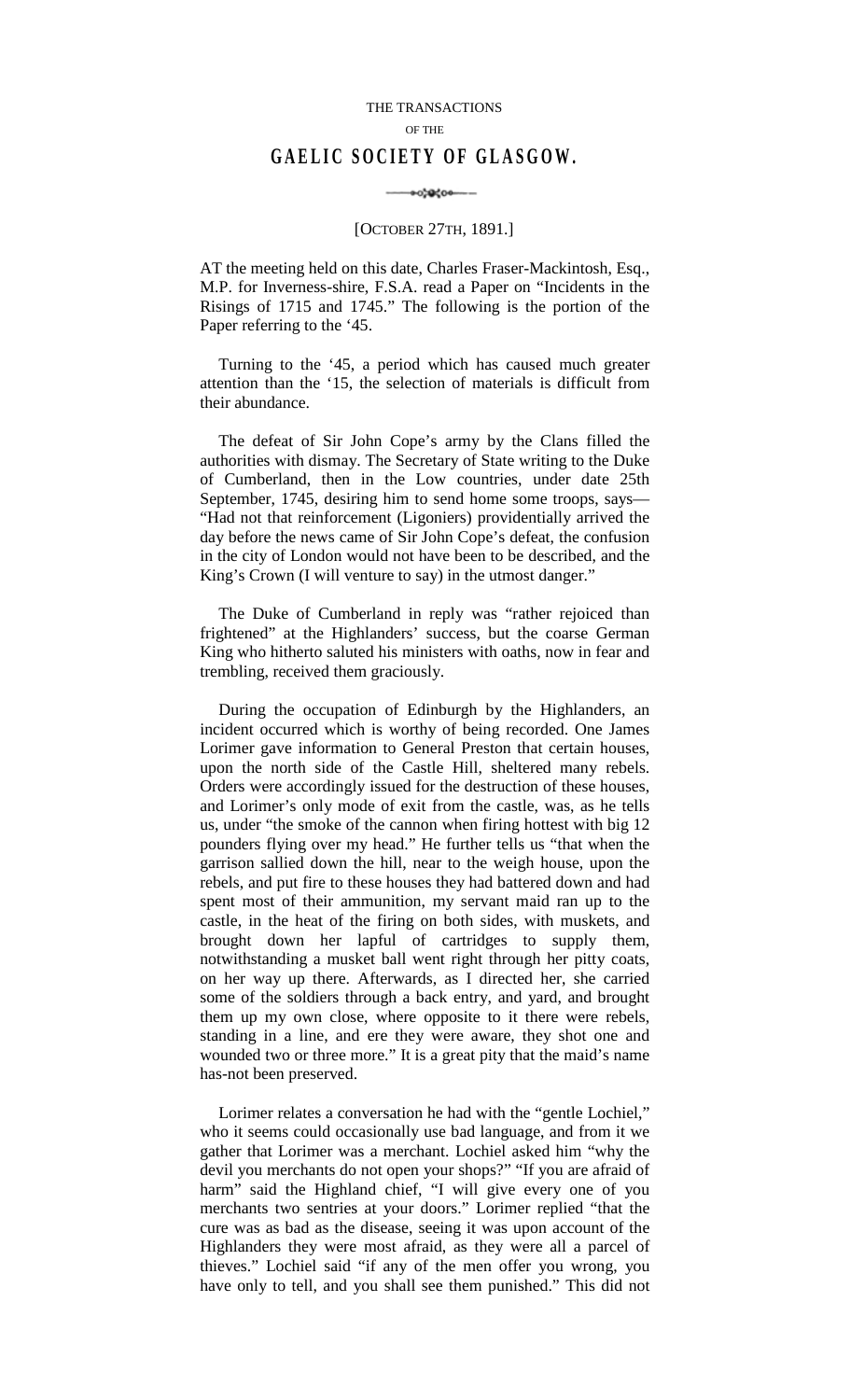satisfy Lorimer, who said—"No, we have suffered enough already;" whereupon he (Lochiel) damned us altogether, and as the castle was firing, he went off cursing us all." Another story about Lochiel is from the declaration made upon 9th November, 1745, before the authorities, by Hugh Cameron, who says "that with several others he tried to desert at Edinburgh, but they were seized upon by Lochiel and some of the Life Guards at a little distance from the city, and Lochiel beat them severely with his whip."

In illustration of the manner of proceeding against those unwilling to take arms, and those who ran away, I give the following in connection with Cluny, and Glenmoriston; "William Robertson in Badenoch declares young Cluny came to his house and ordered 20 cows and 6 horses to be taken from him and otherwise threatened him, but upon consenting to go, they were restored, except one cow which had been killed (Signed) WILLIAM (his X mark) ROBERTSON;" "My dear Life—The reason of writing this letter now is that last night Alex. George's son deserted with several others after getting all necessaries and encouragement from the Prince and me, which I think is a piece of ingratitude that deserves to be resented in the strongest manner possible, and I lay my commands upon you to deal every way in your power, by giving them a charge of removal from my lands and exercising the severest punishment. Rising the double rents and otherwise, which will be the greatest obligations you can lay upon me, and if ever I shall go home it will be my first business to raze them from off my country, and other places where I shall have any interest, as it is really no more than the usage they have given me deserves, and so my dear I hope you'll show this to Daldreggan, and let him and you do the utmost of your endeavours to lay all stress and inconveniences possible upon such as have gone home and left me to make for myself, which is the greatest favour I can intreat of you and Daldreggan. I am with my compliments to you and him and all other friends, and Peter Macallester, who, I hope, shall do his utmost to resent this piece of ingratitude. My dearest life, your most affectionate husband (Signed) PAT GRANT, Dalkeith, 3rd November, 1745 (addressed) To the Lady Glenmoriston."

The rapid and daring advance of the Highlanders into England filled the Royalist leaders with consternation. General the Duke of Richmond, who was sent to oppose their progress, writing from Litchfield to the Secretary of State, upon 23rd November, says— "For God's sake don't think of sending Hawley from us, indeed he is equal to anybody, and will speak his mind. We are in a strange irregular way here, and had the rebels attacked us at Stone on Monday night, as we thought they would, we had been undone, and Ligonier said so himself." From the following excerpt of a letter from his Grace, two days later, we learn how unprepared were the Government troops for the campaign. "We have neither paymaster nor hospital here. We can't move without the first, and shall be in a most miserable way without the latter. We have not seen the face of a surgeon, physician, or apothecary, nor is there an ounce of drugs, or a surgeon's needle, but what belongs to the regiment, which I do say is a most shameful thing." By a strange fatality Prince Charlie was compelled to retreat, when victory was within his grasp, for between him and London lay only scattered bodies of troops, utterly exhausted with their forced march to the front, and want of food. Now that the Highlanders began their masterly retreat the authorities took heart; the King again treated ministers to some German oaths, because, says Newcastle, "the danger is now more remote." Even the Duke of Richmond, who, while the rebels lay in front of him, was filled with abject terror,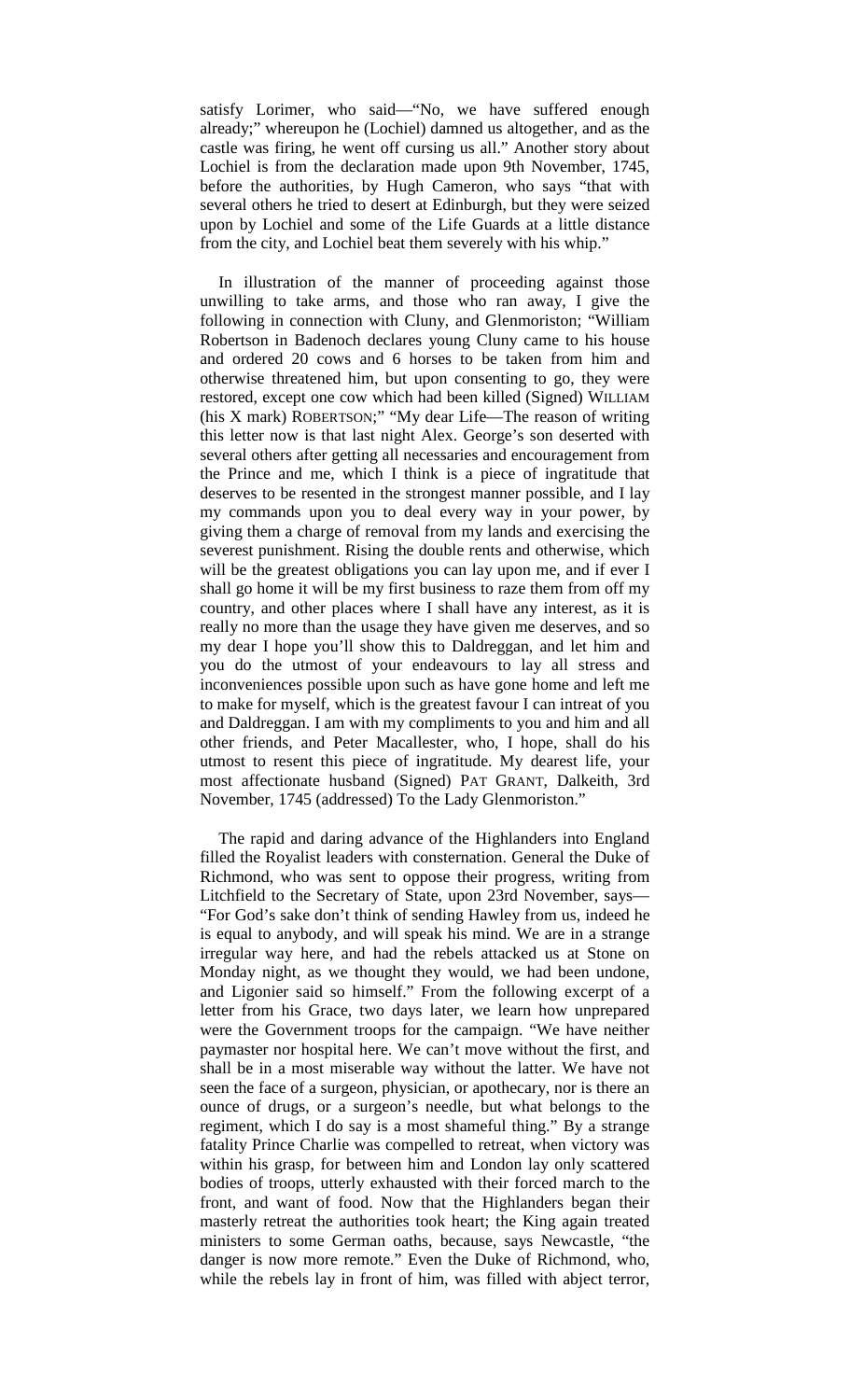now waxes valiant. Richmond "in the field," and Richmond "in his closet" are different individuals; in the former we have a veritable coward, in the latter a boasting braggart, as may be gathered from the following letter, written at Goodwood upon 6th February, 1746.

"I am excessively obliged to you, my dearest lord, for the very good news you sent me; tho' to have heard that these villains were totally destroyed would have been better. I always did, and always shall, despise them as the scum of Scotland, which is certainly the sinke of the earth, and I always said it was only but looking these rascals in the face, and I was sure they would never stand their ground. This the late Lord Cadogan always said, and I have since been an eye-witness of it, but indeed if our people run away, at the sight of them, they must be beat even by the Westminster scholars, and what did that panic come from, but their hearing they were desperate fellows, with broadsword, target, Lochaber ax, and the devil knows what, that was eternally preached up by the Scotch Jacobites, even at White's and St. James'. Stuff actually fit to frighten nothing but old women and children." And this from one holding a Scottish Peerage, that of Lennox, one of the ancient Earldoms. We know pretty well all about Prince Charlie's movements from a military point of view, day by day, but it is only now and then we get glimpses of his manner of life, when neither on the march or preparing for battle. From a wretchedly scurrilous broadsheet entitled "A short account of the behaviour of the Rebel Army while at Hamilton, in a letter to a friend at Edinburgh, dated Hamilton, 6th Jan., 1746, I excerpt the following:—"Tuesday night, 26th Dec., 1745. Camerons, Macphersons, and Macdonalds of Clanronald came in, and behaved badly, and would have burnt Lesmahago unless prevented by two of Lochmoidart's brothers." ... "The Prince went a hunting in the Duke's park, he shot two pheasants, two woodcocks, two hares and a young buck, all which were carried in triumph. He dined at Chatleroy, where I saw him, but could not find the angel-like Prince amongst the whole rabble, till he was pointed out to me." For this small glimpse of Prince Charles's private life, I forgive the Hamilton lampooner, who uses language, with regard to Highlanders, unfit for ears polite.

The loss of the "Hazard," with her arms and specie, off the Sutherland coast, was a great blow to the Prince. The sum taken amounted, it is said, to over £12,000 sterling. The application of the money, as recorded by collector Thos. Wedderburn of Inverness on 11th April, 1746, was somewhat unequal, viz.— "Lodged in the Duke of Cumberland's hands, 5000 guineas. To the Captain of the "Sheerness" ship of war, 500 guineas; to the doctor of Loudoun's regiment, 400 guineas: to each of the sergeants, 8 guineas; the corporals, 6 guineas; and to each of the private men, 4 guineas. Captain Sutherland a purse, and to each of the militia 1 guinea." The services of the gallant Sutherland Militia do not seem to have been highly regarded, but likely the guinea was enough.

Glasgow was particularly Whiggish and Hanoverian as may be gathered from the preamble of their memorial entitled "Memorial stating the facts relative to the conduct of the Town of Glasgow at and since the Revolution, and particularly during the late wicket! Rebellion in 1745," which narrates that "the community, upon hearing of the Pretender's landing immediately signified to the late Lord Advocate their willingness to arm in the defence of the Government. His Majesty's approbation was at length obtained, together with an order to General Guest to deliver a thousand stand of arms, at the sight of the Lord Advocate and Justice Clerk, but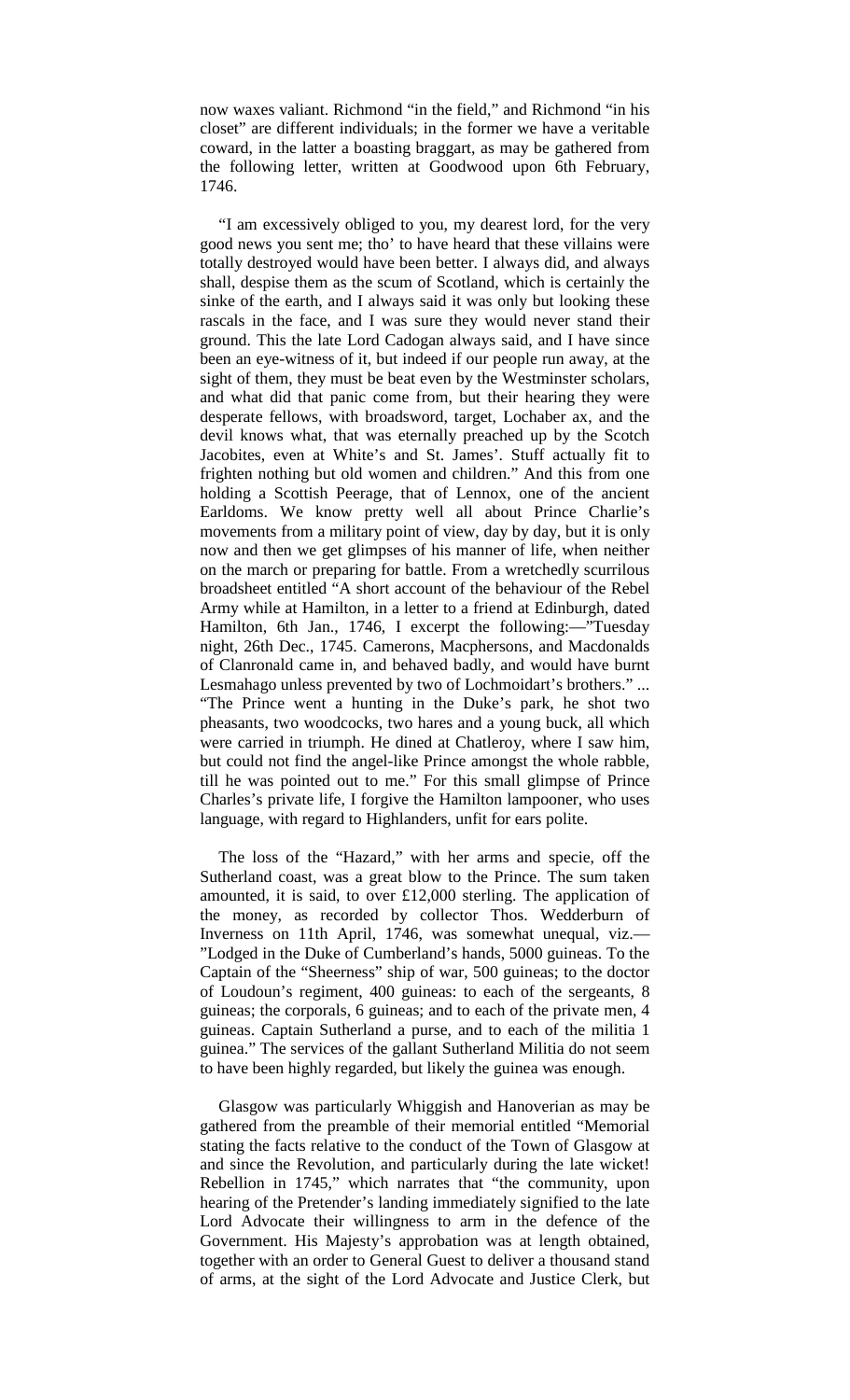this approbation and order did not come to Edinburgh until after the rebels had passed the Forth, and were marching to take possession of that city, and of consequence too late to be used at that time."

The day after this pretended Prince had crossed the Forth, he sent a letter, dated 13th September, directed to the Magistrates of Glasgow, and signed with his own hand, requiring of them a sum not exceeding £15,000, besides the public money and their arms, as they should be answerable for the consequences, and threatening to take measures, unless the demand was complied with. To this letter no answer was returned. General Cope was then at Aberdeen, with the foot, and only two regiments of dragoons near or at Edinburgh.

"Soon after the battle of Preston, John Hay, W.S., came with a party of horse, and a letter from the pretended Prince, dated 25th September, demanding £15,000, by way of loan, and offering to assign the Land Tax and Excise of Clydesdale in payment. He brought likewise, a commission to treat with the Magistrates and Council, who after convening the inhabitants, by their advice, answered that they had no money to lend, but were soon made to understand, that there was a necessity for complying with the demand, which with much difficulty was restricted to £500 in money and £500 in goods, and the town's credit interposed for borrowing, and furnishing the same. But no broadswords or other arms were furnished, and the community refused to meddle with any of the publick money, which was offered to be assigned to them for their repayment."

"The inhabitants of Glasgow continued firm and inflexible in their alledgeance to their most Gracious Sovereign, during the Rebels' stay at Edinburgh tho' they were then Masters of Scotland, and the town often visited by their parties; yet, none of the Corporation joined them. They expressed on all occasions the utmost fidelity, Loyalty, and attachment to our happy Government. October 30th, his Majesty's Birthday, was celebrated as usual, by bonfires, ringing of bells, public rejoicing, and one entertainment in the Town Hall, though a large party of the Rebels, by them called Hussars, who had come to levy the public Taxes left the place only the day before, and were then at Hamilton, within eight miles."

"The Rebels left Edinburgh and marched for England, upon which Marshal Wade detached two Regiments of foot, and two of Dragoons to take possession of the Capital, and secure the peace of the Country. About this time a second body of the Rebels were beginning to draw together at Perth, threatened to cross the Forth and once more to take possession of the southern parts of Scotland. November 15th the community did hereupon then signify unto the Lord Justice Clerk, by a letter from the Provost, their intention of raising a number of men for the service of the Government, upon which a thousand stand of arms, with proportionate ammunition, was by direction of the Lord Justice Clerk sent them. Upon November 30th the Earl of Home, who was afterwards appointed by his Majesty to command these Volunteers, came at same time, and under his lordship's direction a Regiment of 600 men was raised, in nine days, and marched the 10th to assist in guarding the pass at Stirling. The officers subsisted themselves. The inhabitants contributed a sum for paying the battalion, during the space of two months at 1S per diem to each sergeant, 10D each corporal and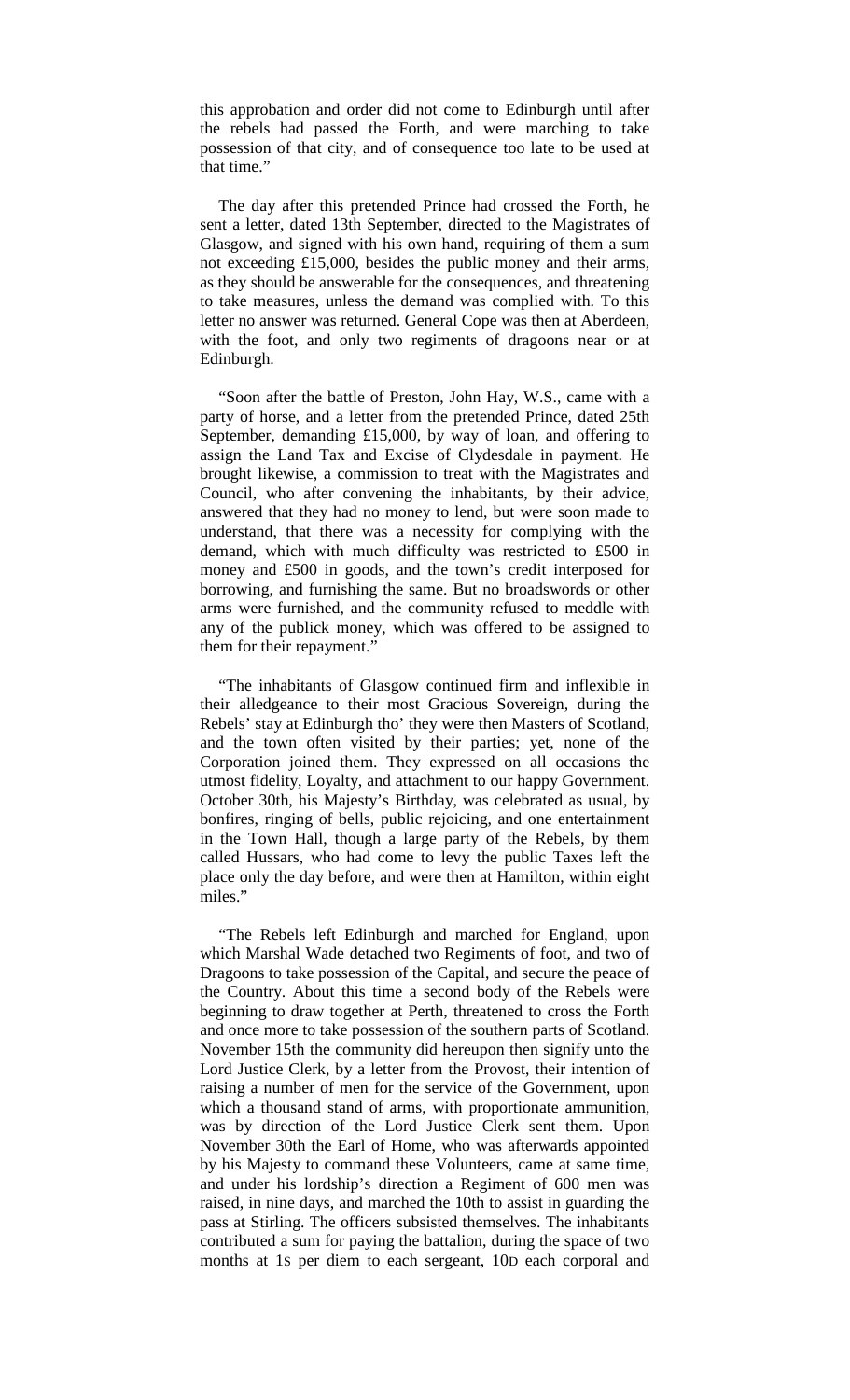drum, and 8D to each private man. At same time another battalion, of 600 men, was raised for defence of the town."

"When the Pretender's son repassed the River Esk, and returned to Scotland, with his followers, it was judged proper, by the commanders of his Majesty's forces, to draw all the troops together to defend the Capital. This the Glasgow Regiment cheerfully agreed to, and marched to Edinburgh with the King's troops, where a stand was made until the army came from England."

"The rebels entered Glasgow on Christmas day, and soon made the inhabitants feel the effects of their resentment. They were ordered to provide their whole following in free quarters, were much threatened, and used with insolence, and to sum up all a verbal demand was made by Mr. Hay, afterwards in writing, by one Jackson, who called himself agent to the Prince, for 12,000 shirts, 6000 cloth coats, 6000 pair of shoes, 6000 bonnets and 6000 pair of tartan hose, together with the Land Tax owing by the town, and arms and ammunition."

"This demand was peremptorily insisted upon, the greatest part they got while in town, and when after staying ten days at free quarters, man and horse, they marched to Stirling. They took two of the most substantial burgesses, one of them a magistrate as security, .and although all imaginable occasions of delay were contrived, even to exposing the town to the risque of being plundered, the inhabitants were at last obliged to furnish the greater part of the demand, which, according to the tradesmen's accounts, amounted to about £5000. The magistrates, however, had the precaution to send the Government arms and ammunition, with any which belonged to the inhabitants, to the Castle of Dumbarton, whereby the rebels were disappointed of any supply of these articles, and as to the Land Tax, whereof at the time of the rebels being in Glasgow, there was owing near £3000, the Magistrates had the good fortune and address to prevent or divert their levying or receiving any part of it."

"During the time the rebel army, with their pretended Prince at their head, were living at free quarters in the town when they proclaimed the Pretender there, and when their pretended Prince made his most public appearances, he and his rebel followers were never able to procure, from this loyal community, the least mark of approbation or compliance. No bells were rung no acclamations were to be heard, nor even the common civility of a hat given, and even in this period not any one inhabitant, but a shoemaker, who was much in debt, joined the rebels, and when it was insinuated that a deputation in form, from the Town Council to their Prince, might procure an abatement of the last heavy exaction—the proposition was rejected with disdain. Their Prince was heard to say, that indeed it was a fine town, but he had no friends in it, and what was worse, they were at no pains to hide it from him."

"So soon as the army was assembled at Edinburgh, and General Hawley thought proper to move westward, the Glasgow Regiment marched along with the first division, and some days after, made no bad appearance in the action near Falkirk, where they had an officer and 18 private men killed, and as many wounded, and three officers and upwards of twenty private men taken prisoners."

"The battalion was afterwards dismissed with the highest compliments to the officers, who on their parts, assured Mr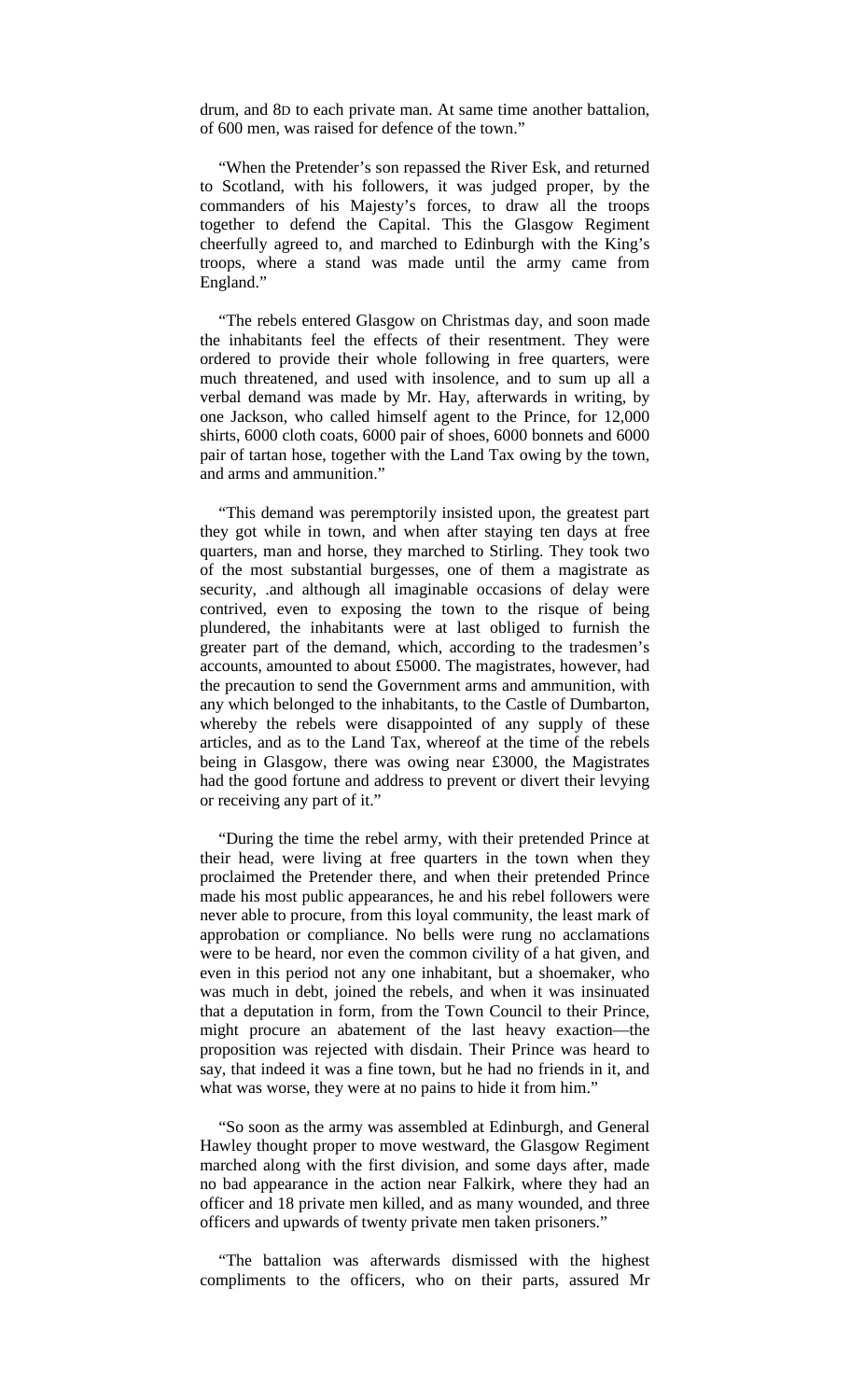Hawley, that they were willing to continue to serve their king and country, at their own expense, and should be ready at a call, whenever their attendance should be judged in any degree useful to the service."

"Mr Hawley had his Majesty's orders, by a letter from the Duke of Newcastle, to thank the Regiment in his Majesty's name, for their service in the battle near Falkirk."

"This unalterable loyalty and affection, in the inhabitants of Glasgow to their most Gracious Sovereign, and their zeal for the religion, and liberties of their country have brought the community into the greatest distress. The exorbitant contributions levied from them, by the rebels, amount to about, £10,000, besides growing interest upon the money borrowed for payment thereof. The free quarters they exacted, and other depredations, at the most moderate computation, .amounted to £5000; the levying the battalion which went to Stirling—the expense attending the other battalion, which remained at Glasgow, for paying sergeants and others who had been in the army to instruct them in the discipline with many other contingents, unavoidable at forming of two battalions,—not to mention the town's great charge for intelligence, and other necessary expenses, amount to a very great sum, and, joined with all these a total interruption of their trade and manufactures, for the space of six months. These are losses that neither the small public funds of the community, scarcely able to pay the unavoidable charge of Government, nor the private fortunes of the inhabitants, are by any means able to bear, but, at the same time, they have the joyful reflection that what they have suffered was in the best cause, and likewise the comfortable hope, that their most gracious Sovereign will not suffer the public stock of a Royal Burgh, always distinguished by their loyalty, to be undone and ruined, through their zeal for his Majesty and our happy constitution, but that such relief will be provided as his most Gracious Majesty, in his great wisdom and goodness, shall think fit."

I now give five papers relative to the foregoing. The first is Prince Charles's Proclamation dated 13th September; 2nd, levy on Glasgow dated 25th September; 3rd, authority to uplift the levy of same date; 4th, receipt therefor, 30th September, 1745; 5th, receipt for cloth, etc., dated 3rd January, 1746.

1.—"Leckie, 13th September, 1745,—I need not inform you of my being come hither, or of my view in coming, that is sufficiently known. All those who love their country, and the true interest of Britain, ought to wish for my success, and do what they can to promote it. It would be a needless repetition to tell you that all the privileges of your town are included in my declaration, and what I have promised, I will never depart from. I hope this is your way of thinking, and therefore expect your compliance with my demands, a sum of money besides what is due to Government not exceeding £15,000, and whatever arms can be found in your city, is at present what I require. The terms offered you are very reasonable, and what I promise to make good. I choose to make these demands, but, if not complied with, I shall take other measures and you shall be answerable for the consequences."

2.—"Palace of Holyrood House, 25th September, 1745.— Seeing it hath pleased God to grant us a complete victory over all our enimies in Scotland, and as the present expedition we are engaged in, does not permit to visit the town of Glasgow, we thought proper to intimate to you, of the Town Council and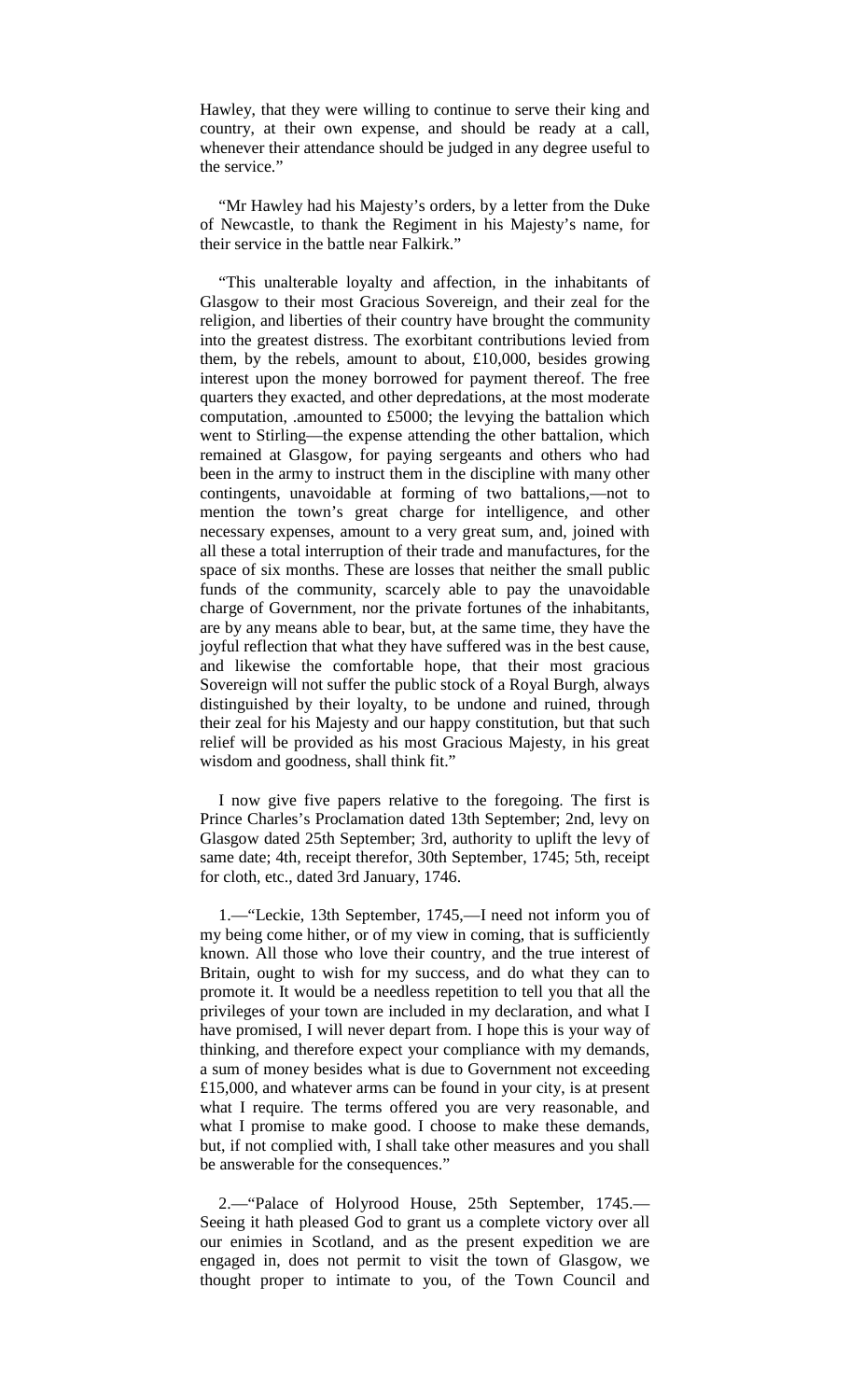University, that whereas the exigency of the times does not permit us to levy the public money, as should be done in peace, we are obliged to have recourse to you for a loan of £15,000, which we hereby oblige ourselves to pay back so soon as the nation will be in a state of tranquillity, and in the meantime shall be willing to appropriate to your payment, all the taxes of Clydesdale, and your own town, arising from the land and excises, in same manner as shall be judged best for the ease of the King's subjects. Furthermore, we are willing, in part of this sum, to accept two thousand broadswords at reasonable rates. If the present demand is cheerfully and readily complied with by Monday first, we do hereby promise in a particular manner to take the trade of the town and its manufactures, as well as University, under our special protection, and shall grant them such new privileges as shall consistently with the good of the nation, advance your interests and serve as a pledge of our affection in your loyalty."

3.—"Charles, Prince of Wales, Regent of Scotland, England, France, and Ireland, and the dominions thereunto belonging, To John Hay, Esq., These, are impowering and authorising you, forthwith to repair to the Town of Glasgow and treat with the Magistrates and Town Council in terms of our letter to them of this, date, and whatever you act or do, in the premises, shall be sustained as sufficient by us, and the said Magistrates and Town Council are hereby required to regard you as our Commissioner to the above purpose. Given at the Palace of Holyrood House, 25th September, 1745."

4.—Glasgow, September 30th, 1745. Received, in consequence of the within commission, the sum of £5000 stg. in specie, bank notes, bills of exchange, with the further sum of £500 stg. in manufactures, and which sum of £5500 stg., received in manner above mentioned, I in virtue of the powers, committed to me, have accepted in full satisfaction of the demand made, by H.R. Highness the Prince of Wales, on the city of Glasgow by his letter to which the Commission refers."

5.—"Received by me, Richard Jackson, Esq., agent to His R. Highness the Prince of Wales, from the Town of Glasgow for the use of his army, 6840 yards of woollen cloth for making 4412 jackets, also 572 yards of serge, 470 yards of plaiding, 30 yards of tartan with thread and other trimmings for said jackets; further received as above 25,423 yards of white and check linen, towards making the 12,000 shirts demanded by His Royal Highness, also received as above 1297 pairs of shoes and brogs, 3846 blue bonnets, 930 yards of tartan towards making 1240 pair of hose; also 15 pounds of thread for making above shirts; also 275 yards of packing cloth for baleing the goods up as above, and 2 coils of ropes, the above in part payment of a fine put upon said town for their appearing in arms against His Royal Highness."

From the foregoing it appears nothing came amiss to the Highlanders, and, as throwing some light upon the nature of their exactions I give you copy of the receipt granted, by Adjutant Donald Cameron of Lochiel's regiment, to a Perth merchant, 10th September 1745. "Received by me, Donald Cameron, adjutant in Lochiel's regiment, from Mr John Anderson, merchant, in Perth, in presence of Donald Macdonald of Kinlochmoidart, 300 yards of coarse harn, 600 els of cordage, 45 needles, and 6 ounces of thread.'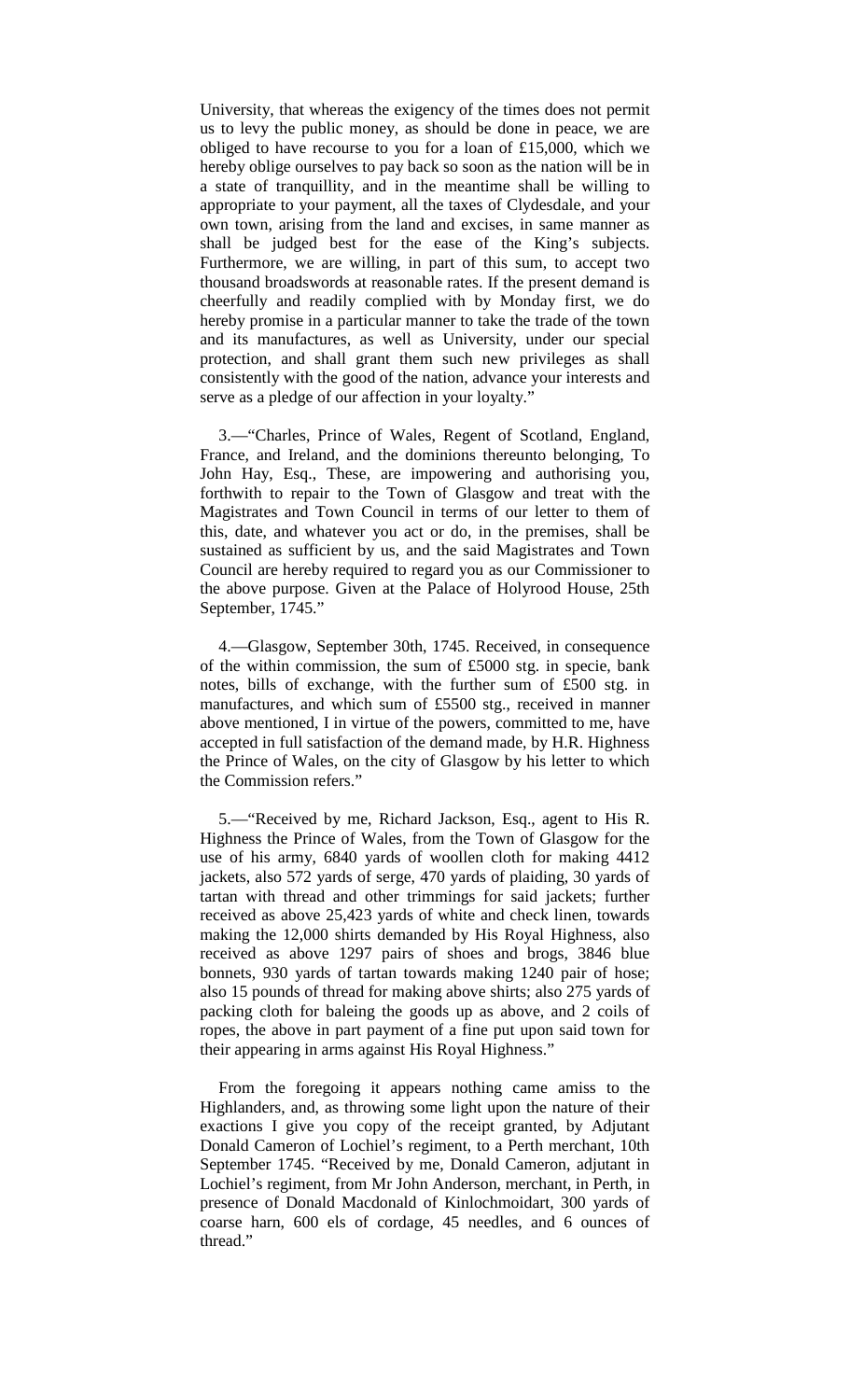I will now give letter from Sir Alex. Macdonald of Sleat, superior of the Barra group of islands, to Clanranald the elder, dated Mugstot, 25th January, 1746. Both Clanranald and Barra were apprehended after the battle of Culloden, and detained prisoners in London for a considerable period.

"Dear Clan,—Notwithstanding that I hear, from time to time, that you are on the wing southward, I never will despair of you until you are gone. Neither will I till then cease to give you all the information I have. It is not new to you that the P. after penetrating a little beyond Darby, thought proper to wheel about in order to return to Scotland. The reasons for this resolution was strong. The army of the Duke of Cumberland was very near, and much more numerous, no foreign succour was like to cast up, and no accession of strength to his army from the men of England. Upon his turning tail the D. with his Light Horse and Grenadiers mounted, and pursued whatever he was able, but (to the Prince's honour, who has not so good an officer in his army as himself) could not overtake, except once that the Prince's rear and some of the Duke's men had a smart scuffle at a village called Clifden, where, as all was acted by firing, the Highlanders suffered most. As they were forced to make very long marches, they dropped a great many men. The garrison left at Carlisle surrendered at discretion to the Duke, about three weeks ago—the Duke's cavalry was hourly expected at Edinburgh on Monday was a fortnight, on which day a Kinghorn boat sailed from Leith, with dispatches for the north. That day the first division of Wade's army was marching into Edinburgh, under Lieutenant-General Hawley—the Leith and Edinburgh carts having gone to fetch in their baggage. The P. was then either at Hamilton or Glasgow with the debris of his army, from which there was (and no wonder), a very great desertion. By Mr Macallester's vessel, in ten days from Kintyre, I learn that the small army at Perth, consisting of 3000, marched out of that place, and met the P. near the Forth, and that they returned in a body to Perth. Whether they will make a stand there, or get into the Highlands and disperse, I know not. My opinion is that they will endeavour to keep in a body till they see the fate of the invasion that has been carrying on at Dunkirk, Ostend, and Calais. The number of troops that should have been embarked, in these ports, is 12,000, and should have sailed the 5th of last month, the gross of them were to be put aboard of open boats, and to land in Kent, Essex, etc. There was no account of their being landed, when the Kinghorn boat left, and it is dubious if they can put to sea, and very dangerous for them to land, for the Government besides the strong guard of Men-of-War in the Channel, under Admiral Vernon, have armed above one hundred small vessels, cutters, sloops, etc. These have taken many empty ships and a number of fish boats, and other small craft, going into Dunkirk and Calais to take men on board, and they frequently peep into their ports to see what is adoing. The people along the coast of England are arming and looking out, and have removed all eatables 20 miles from the sea. The army to oppose their landing is more numerous than themselves. I do not see the French can propose to get masters of England, with so small a force, and without that they can do no service to the Prince at such a distance from him. The half of 12,000 men would have had a strong effect in August last. I know not but that the precipitate retreat of the Highlanders from England, may make France lay-aside thoughts of invading, and indeed the invasion would now seem to no purpose if they don't land in Scotland, nor do I know whether the peace, which the King of Prussia has clapt up, with the Queen of Hungary and King of Poland, after beating both their armies near Dresden, will make the French king shy to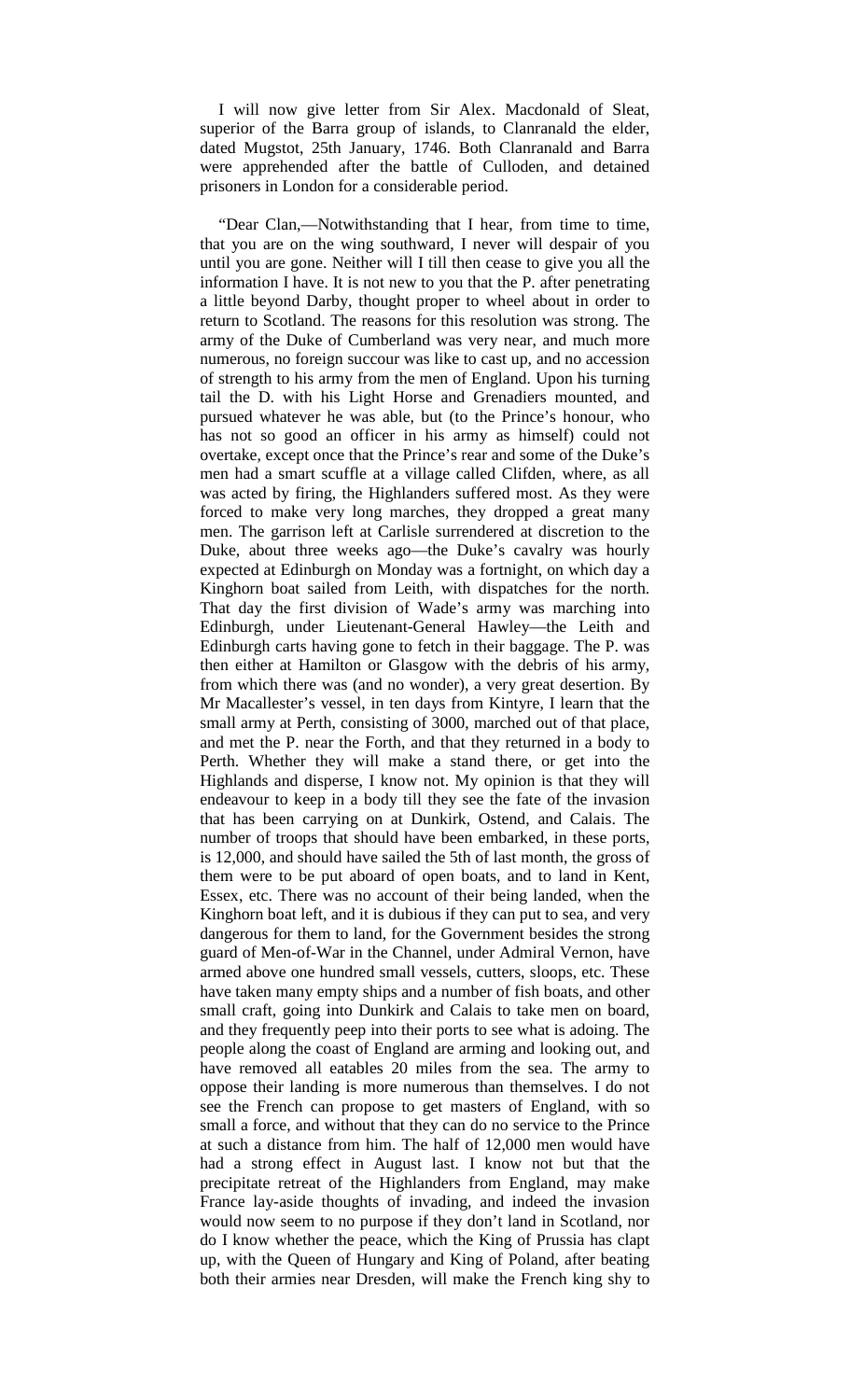part with any of his troops. You see this peace makes him 70,000 enemies more this year in Flanders and on the Rhine."

"Barray has done all he could to make a present of his estate, though I never coveted it. There is no man but knows arms and money were landed with him, and the Government people know that he took a part of both, his reviews and weaponschawing is well-known to them, and he need not expect to escape a Tryal. If he is attainted it will not be in my power to give his estate to his son, as I know the Government won't suffer to shew any favours in that way, without resenting it. It is pitiful to see the poor gentleman imposed upon, by a very underlying ambassador, who is happy if he gets a company of foot, when he returns as the reward of his zeal in ruining poor Barray. There is but one way left to save him, and that is, to bring what arms he got directly to me This I am afraid he will not do, and yet his people will soon have to give them up. As the Government looks on me as their zealous friend, this thing, if immediately done, would give me a pretext for keeping Barra free of any molestation, if it is delayed, it will not signify to do it a month hence, when it must be done. Would it not be charitable in you to make him meet you at Boisdale's and both of you to give him your best advice? You see I would gladly not gain by his folly. I hope in God you and your Uist men have kept your fingers free of that Barray cargo. You see the P. lost, if a miracle does not interpose, and for any man to lose himself now, and without a blow, would be a miserable circumstance. I forgot to tell you that the Kinghorn brought an order for laying an embargo on any ships in the north of Scotland outward bound with beef, pork, or any other eatables, and that in order that the army coming north, in pursuit of the Highlanders, may be better subsisted. Hay of Rannes, Clashtirim, and some other Gentlemen, have gone to their homes from the Prince, but whether to reclaim men, from the Duke of Gordon's country, who have all deserted, I can't tell. There is a report that Cluny Macpherson, Lochgarry, and Arnaby, were killed at Clifden, but this is not correct. The 6000 Hessians which were embarked at Williamstadt, and destined for Scotland, were not landed when the boat left Leith. If I have not the pleasure of hearing from you, I shall fancy you dead, or that I have lost a friend. Lose no time if you have any kindness for Barray, and if he loves himself he'll be alert. Largie is still at home."

As the Highlanders slowly retired to their own country, they were followed by the Duke of Cumberland and his army. Meantime the authorities were exercised as to the punishment to be meted out to them. The Earl of Chesterfield writing to the Secretary of State from Dublin Castle—(he was Lord-Lieutenant of Ireland) upon 12th March, 1740, says "For my part I would put a price upon the heads of them, and then they would bring in and destroy one another. And why not? There is already a price upon the Pretender's head who is the only one among them to be pitied or justified, and why not put a price upon the Drummonds, the Gordons, and Glengarries with the rest of those rascals? They are not enemies, but criminals, we cannot be at war with them, and I should have an exception in favour of the troops sent from France, who should be treated like fair enemies. I would likewise order all the loyal Highlanders under your Loudouns and Campbells into garrison into Newcastle, Berwick, and other towns in England, and employ only English and Hessians in subduing the Highlands. I would also forbid provision of any kind being sent upon any pretext whatever (unless directly to the Duke's army) into Scotland and I would starve the loyal with the disloyal if the former thought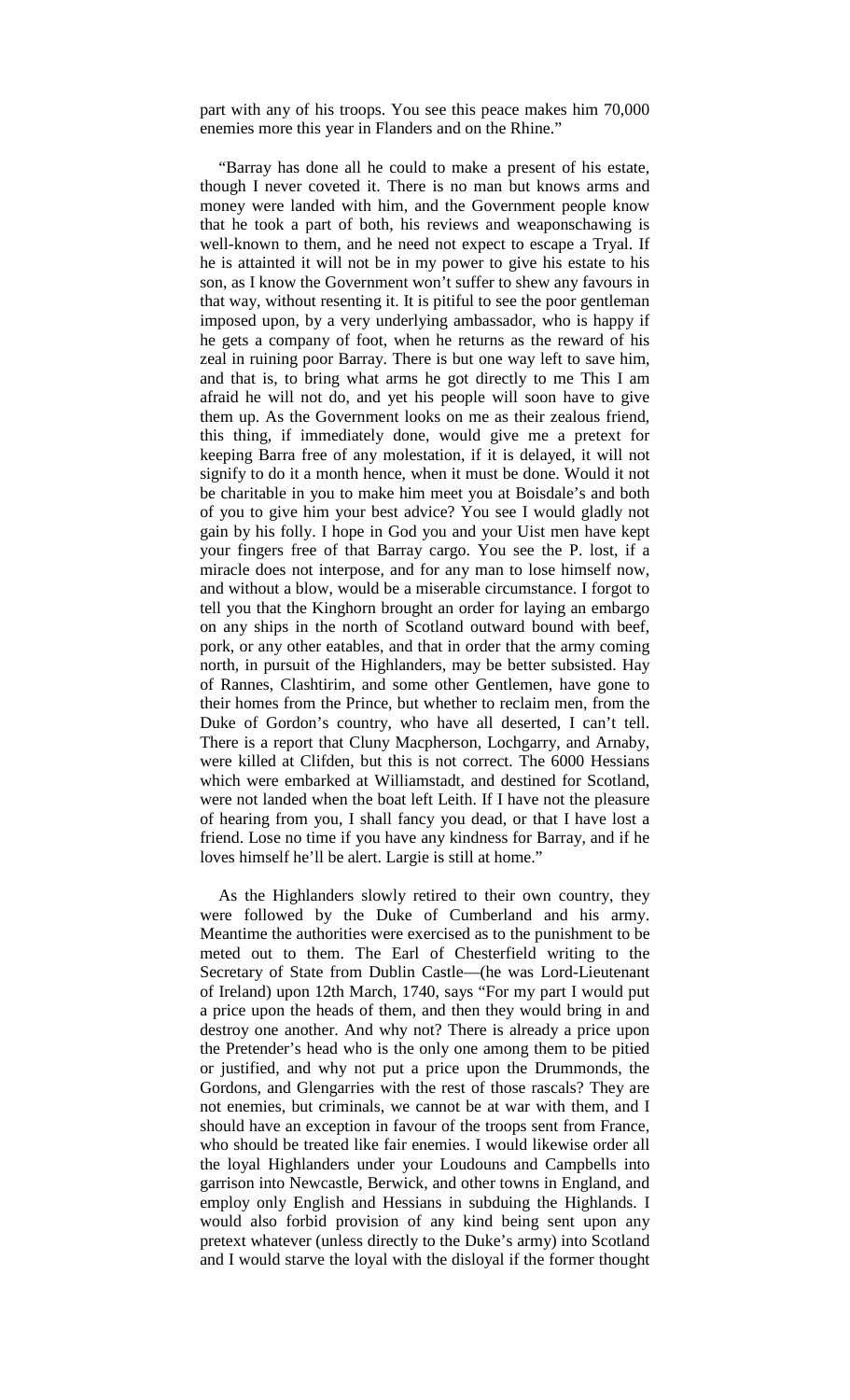proper to remain with the latter. I have taken effectual care that the loyalist Highlander shall not have an oatcake from hence."

A week later he writes thus "Recall your Scotch heroes; starve the whole country indiscriminately, by your ships, put a price upon the heads of the chiefs, and let the Duke put all to fire and sword. Here is one of the rascals a Maclaughlin, who is, as I am informed, come over to raise some men to carry to Scotland. I intend to put a price of £200 upon him, so soon as I am sure he is here."

Upon 23rd March he triumphantly announces that he has captured a ship loaded with grain and meal, and navigated by "six Highland scoundrels in their plaids."

Judging Lord Chesterfield—the man of polite maxims—by the foregoing, we are not in the least surprised to find that Lord Hervey describes him as being "very short, disproportioned thick, and clumsily made, had a broad, rough-featured, ugly face, with black teeth, and a head big enough for Polyphemus." Neither need we be surprised at the butchery of Cumberland when we know, that not only did the King endorse such brutal utterances, but characterised these letters as "the wisest ever was wrote."

I now give three letters from the Duke of Cumberland, the first is written a few days before, the second a few days after the battle of Culloden, and the last two years afterwards. These are selected as specimens of his real character. In one he says—"If we had destroyed every man of them, such is the soil that rebellion would sprout out again."

1.—"Aberdeen, April 4th, 1746.—My Lord, I am sensibly obliged to you for your private letter of the 2ist March, tho' I could have wished the King's order had been fuller, yet I will take the hint, and do all in my power to put an end to the rebellion. I really think the eclat of it is over, but I believe there will be left such seed that God knows how soon it may break out again, if a care and caution, unused in this Island, be not on this occasion kept. All this country are almost to a man Jacobites, and mild measures won't do.

You'll find that the whole of the laws of this ancient kingdom must be new modelled, and for that purpose, by the next despatch, I shall send a very few undigested hints, but such as Lord Leven and Lord Findlater approve of. I must own that my going down to Scotland, was necessary, as it required one of more weight than Hawley to stand against Scotch influence at Court. I am sorry to say that, although all this country are as ill inclined as possible, and that their spirit of rebellion is extremely great, yet the managers of this part of the kingdom, have made it, if possible, worse by putting all the power of the crown into the most disaffected hands for the sake of the elections. The Duke of Athole has proved himself of no consequence at all in the King's scale, and all his people, that are now about him, are public Jacobites. Were I to enumerate the villains and villainies this country abounds in, I should never have done. In short, there does not remain the least vestiges of any Government throughout the whole. The Hessians behave sadly, which is all owing to Crawford and the Scotch who have their ear don't imagine that threatening military execution and other such things are pleasing to me, but nothing will go down without, in this part of the world."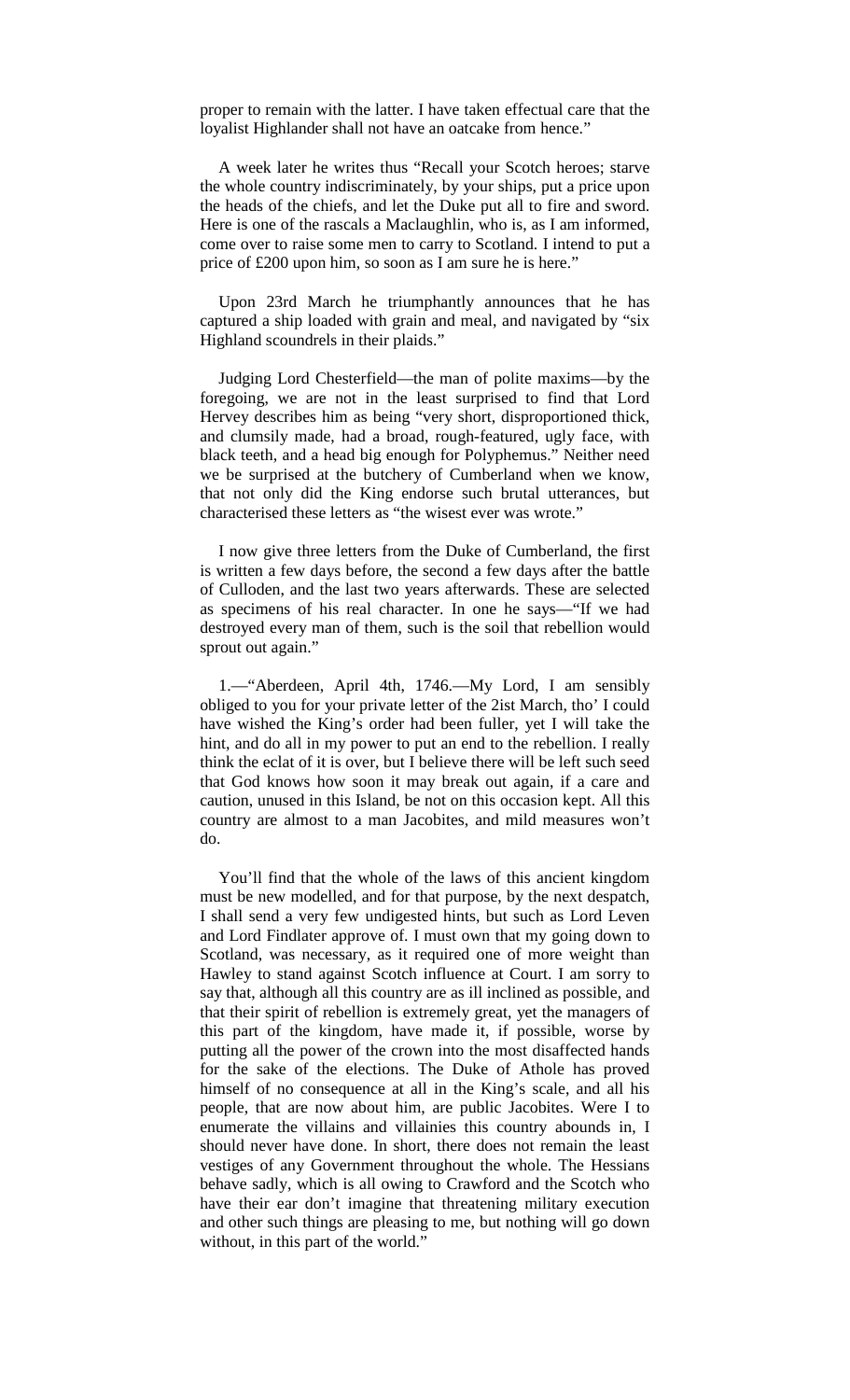2.—"Inverness, 23rd April, 1746.—From your particular friendship, as well as for the general good of these kingdoms, I am very well assured that you shared my joy sincerely with me on the compleat victory we gained over the rebels on Wednesday last. I thank God most heartily that I was an Instrument in the affair, and that the glory of the day was owing entirely to the British troops, who have fully retreaved the little stain of Falkirk, without any Hessian assistance, though they might have saved us a good deal of trouble, and were of some use even in their inactive state. The reason of this letter is on the subject of Lord Findlater's journey to town. I have with a little trouble persuaded him to go to London to represent the true state of this Island. He is thoroughly master of the laws, as they now stand, and what will be of absolute necessity to be done by Parliament this summer. I really believe that a month or six weeks will enable me to do all that may be necessary for the military, and I would to God I could be in town to explain a number of things that can't be explained by writing. If we had destroyed every man of them such is the soil that rebellion would sprout out again, if a new system of Government is not found out for this country. Lord Findlater I perceive, is much afraid of the Duke of Argyle, so that he must be watched that he does not make him recant all he has said to me. I believe old Lovat will not escape. I have several parties out for him, and some papers I already have, and such as will suffice to prove High Treason upon him. All I have time to add is that I believe the greatest blow to the Jacobites in this country would be to have the King move all the Jucticiary Courts from Edinburgh to Glasgow, for the former is the nest of rebellion."

3.—"Hague, 31st October, N.S., 1747.—I am extremely sorry that you should have such alarms in England, occasioned by the French troops sent to Calais and Dunkirk, as well as for the impertinencies and insolencies the Scotch Jacobites are every day committing. You will do me justice and remember that I always declared my opinion, that affairs in Scotland never would do right in the manner they were, and are still, administered; and though I think it of great importance to keep the Duke of Argyle, and the Campbells, in good humour, and even so far as to put the Duke of Argyle at the head of his Majesty's Scotch affairs, yet, I can never think it advisable to have him sole and absolute disposer of the King's favours in that kingdom. From what I see at present, I am not much alarmed for this winter in that part, as I know the number of Highlanders has been very much thinned, as well by what they lost in the rebellion, as by the number of men drawn out of the country for the King's and the State's Generals service, and I am besides of opinion, that they will not allow themselves to be deluded by French promises of assistance, and the little corps France might contrive to send them for which reasons I think our security in that country depend entirely upon the diligence of our fleet in preventing any considerable embarkation of troops from landing in Scotland, and I have already sent Bland my thoughts on the first points he should attend to on his arrival."

Some of the prisoners, sentenced to death, petitioned for delay, and the Secretary of State encloses the petition, with the following letter to the King upon 30th July, 1746.—"I humbly presume to send your Majesty the petition of the Rebel prisoners ordered for execution on Wednesday next and also my Lord Chancellor's letter upon it. I shall with your Majesty's permission mention it to the Lords of the Council to-morrow, tho; I do not apprehend they will be of opinion that any alteration should be made except your Majesty should be pleased to order it. I find by Mr Attorney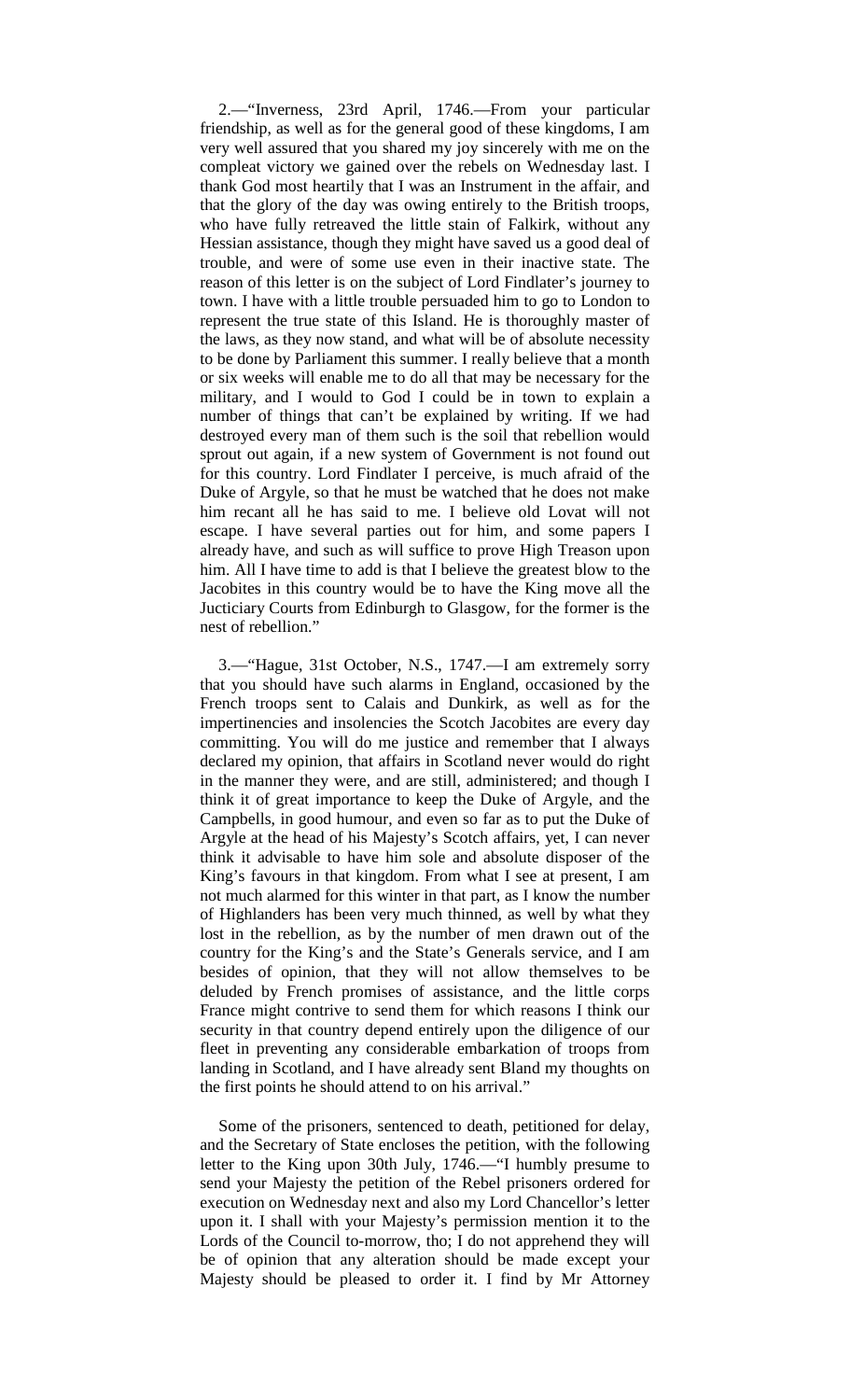General that the trial of all the Scotch prisoners, except six, will be put off till their pretended witnesses can come, but these six I suppose will be tried on Thursday next."

The King writes upon the back of the above letter, and signs "G.R." as follows—"I am entirely of Mr Chancellor's opinion that the execution should not be put off. Whenever criminals are reprieved it always looks like a hardship, when they are executed after wards, and every one of them will try, as much as they can, to gain as much time as is possible."

The friends of the prisoners desired to have the bodies of their unfortunate relatives, and petitioned accordingly. Earl Hardwicke writing to the Secretary of State, as to this petition, upon the same day says—"Part of the sentence being that the body is at his Majesty's disposal, and it is usual in these flagrant cases, especially upon the first executions, to fix up the heads of some of the criminals in some public places, but I apprehend that directions may be given to the Sheriffs to put the bodies in coffins till his Majesty's pleasure be known, which may be to-morrow."

"If your petitioners mean the delivery of the bodies without the heads, I should think your grace may give directions for that, without waiting for any further consideration, for my opinion is, and I believe it is the general one, that no quarters should be put up."

Next let me give the abject letter of the betrayer of his indulgent master, Lovat, he whose behaviour cast a slur on the honourable name of Fraser "Memorandum for the Hon. Sir Everard Fawkener, that Robert Fraser sometime secretary to the late Lord Lovat was discharged from the custody of one of his Majesty's messengers in the month of July last, since which time he has continued in London, without any manner of employment, or as much as the happiness of one friend or acquaintance to recommend him to any business, whereby to gain the least substance. As it is very well known to every person, the disposition of my countrymen towards me, and the risk I run were I to return to Scotland. These considerations I hope will move the Government to make such a provision for me that thereby I can live decently, which shall ever be most gratefully acknowledged."

Finally I give a specimen of the observations of the movements of prominent Jacobites in Paris by "Pickle" the notorious Government spy. His memorandum is not dated, but may have been in or about 1749.

"Macdonald of Glengarry lives at a *Baigneurs* in the *Rue Guenegand*, and keeps one servant out of livery, and two in livery, when he first came to Paris he kept a *Carose de Remise*, but now only hires one occasionally to make his visits, which are chiefly to Lord Ogilvy, Mr Ratcliffe, Mrs Carryll of Sussex, Mrs Hamilton (Lord Abercorn's sister who has changed her religion and lives with Mrs Carryll) the three Messrs Hayes (who are cousins and lodge at the *Hotel de Transylvanie* Rue Condé) Macloud at Roisins a coffee house, Fitzgerald in the *Rue Vaugirard*, Lord Pittenweems the Earl of Kelly's son at the *Hotel D'Angleterre*, Rue Tarrane, Sir James Cockburn at the *Cafe de la Paix*, in the *Rue Tarrane* Lord Hallardy, Mr Gordon, and Mr Mercer at a *Baigneurs* on the *Estrapade* where they keep themselves concealed.—Cromarty, frequently to the Jesuits College, and never fails going to Lord